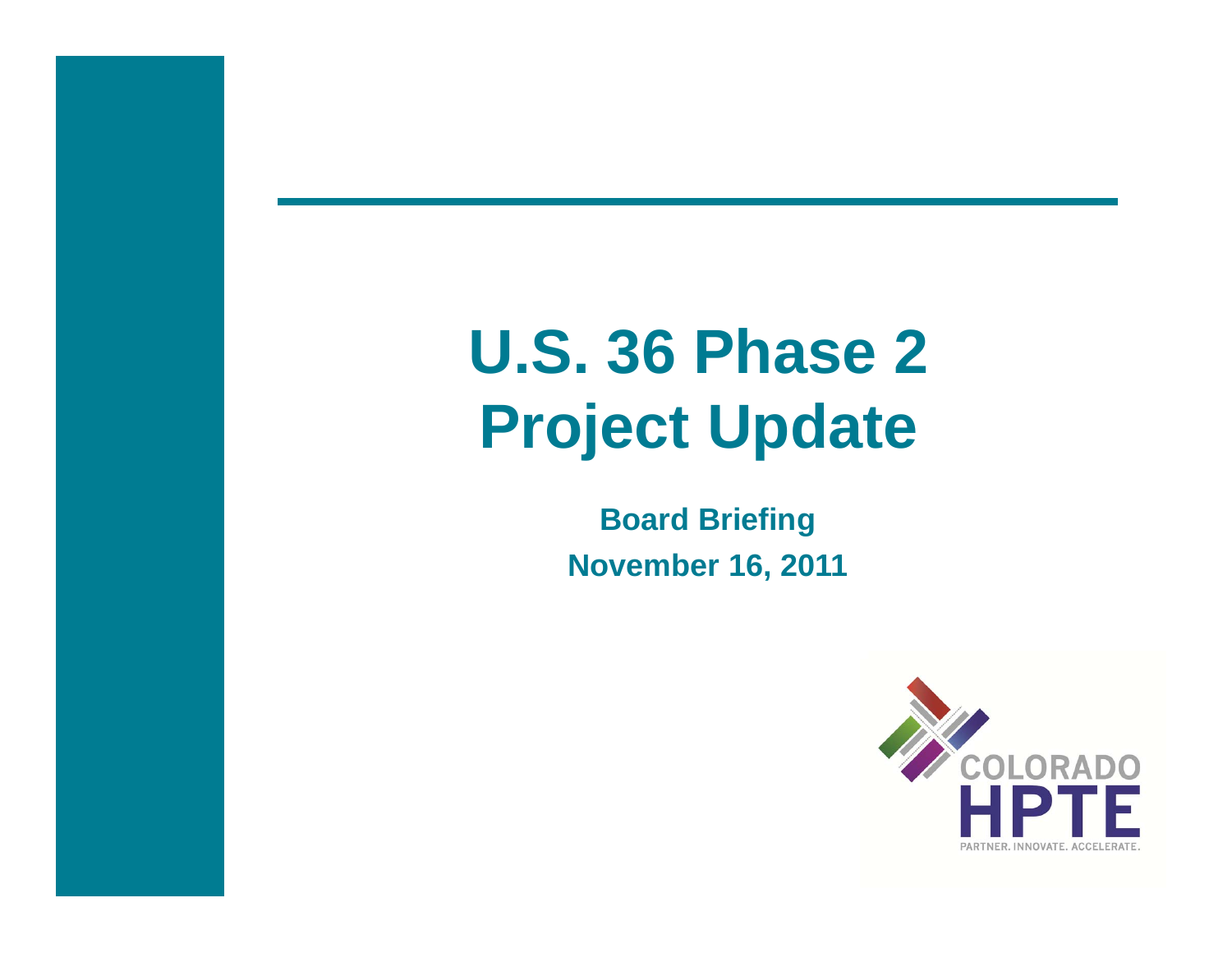## **U.S. 36 Phase 2 Agenda**



**Update on Short-Term Project Schedule**

**Delivery Model Options Analysis Approach**

**Indicative U.S. 36 P3 Procurement Schedule**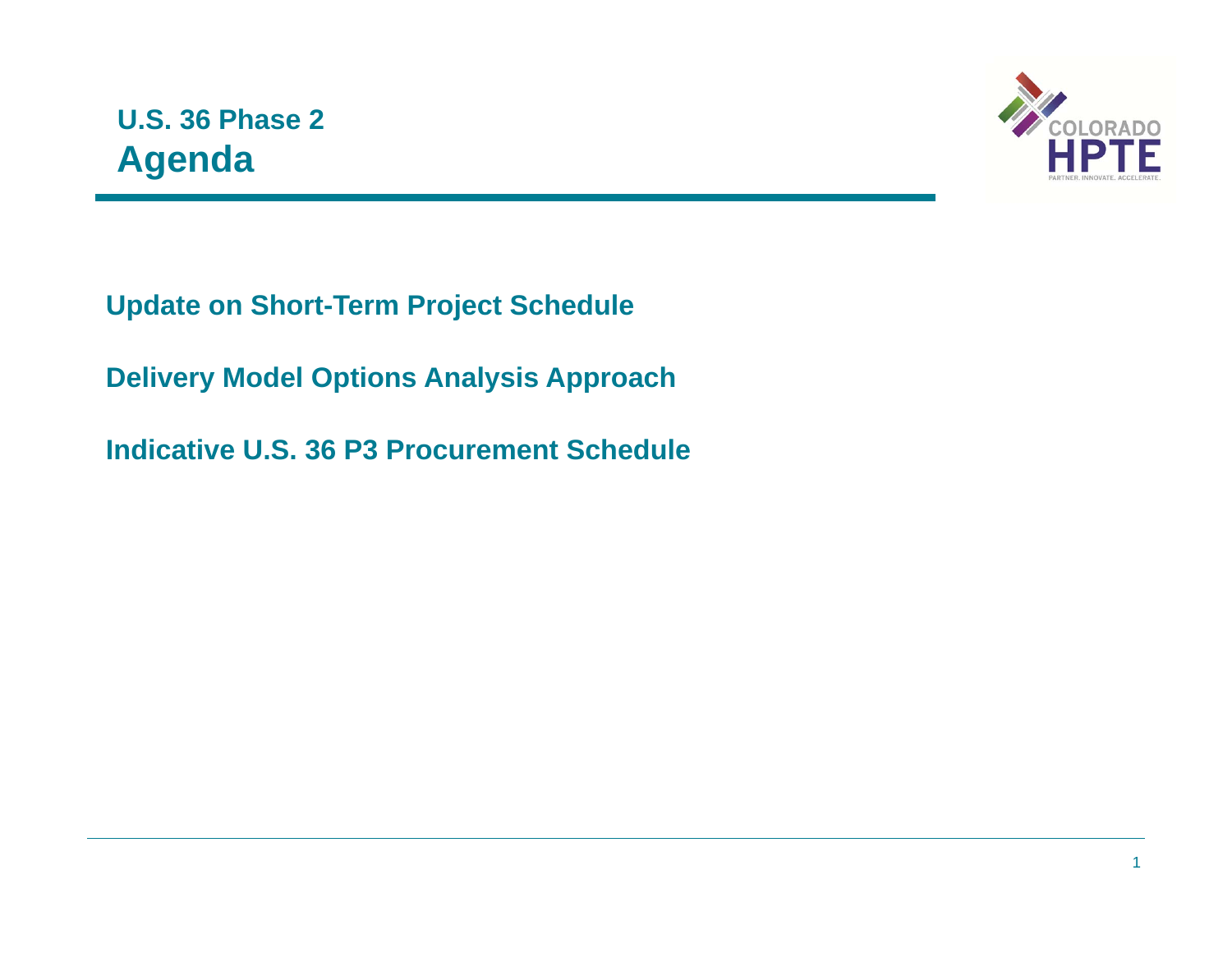### **U.S. 36 Phase 2 Short Term Project Schedule**



**2011 2012Oct Nov Dec Jan Feb Mar Apr** Process Industry Forum feedback Develop detailed P3 Delivery Options Analysis Develop and submit TIFIA Letter of Interest Determine optimal P3 Project delivery model Prepare Phase 2 RFQ Board approval and issuance of Phase 2 RFQ Evaluate RFQ responses Issue RFQ shortlist of bidders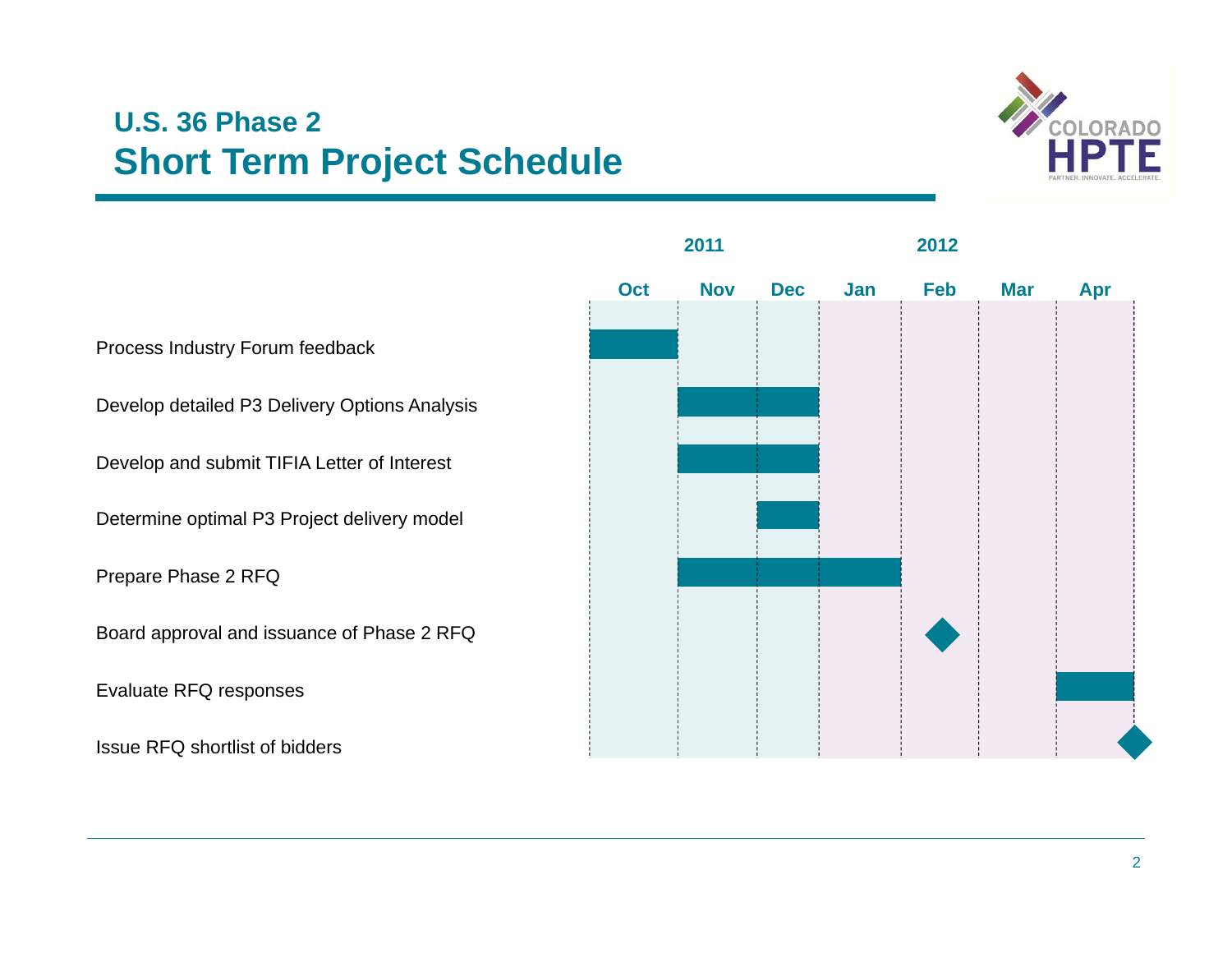### **Options Analysis General Assumptions**



- **Based on a full managed lanes system comprised of:**
	- $-$  U.S. 36 Corridor (including both phases 1 and 2)
	- I-25 Corridor (including existing I-25 project and the interim I-25N project)

#### $\overline{\phantom{a}}$ **Construction Scope:**

- U.S. 36 Phase 2 general purpose and managed lanes (\$120-\$140 million)
- I-25N managed lanes (approximately \$44 million)

### **O&M and Major Maintenance Scope:**

- U.S. 36 Corridor including both managed lanes and general purpose lanes
- I-25 Corridor including only managed lanes

#### ш **Revenue Scope:**

– All revenues from both the U.S. 36 Corridor and I-25 Corridor are available

#### ш **Financing/modeling assumptions:**

- $-$  HPTE is successful in securing a new TIFIA loan for U.S. 36 Phase 2  $\,$
- Maintenance costs based on the recent I-25 maintenance contract
- $-$  Revenues provided by WSA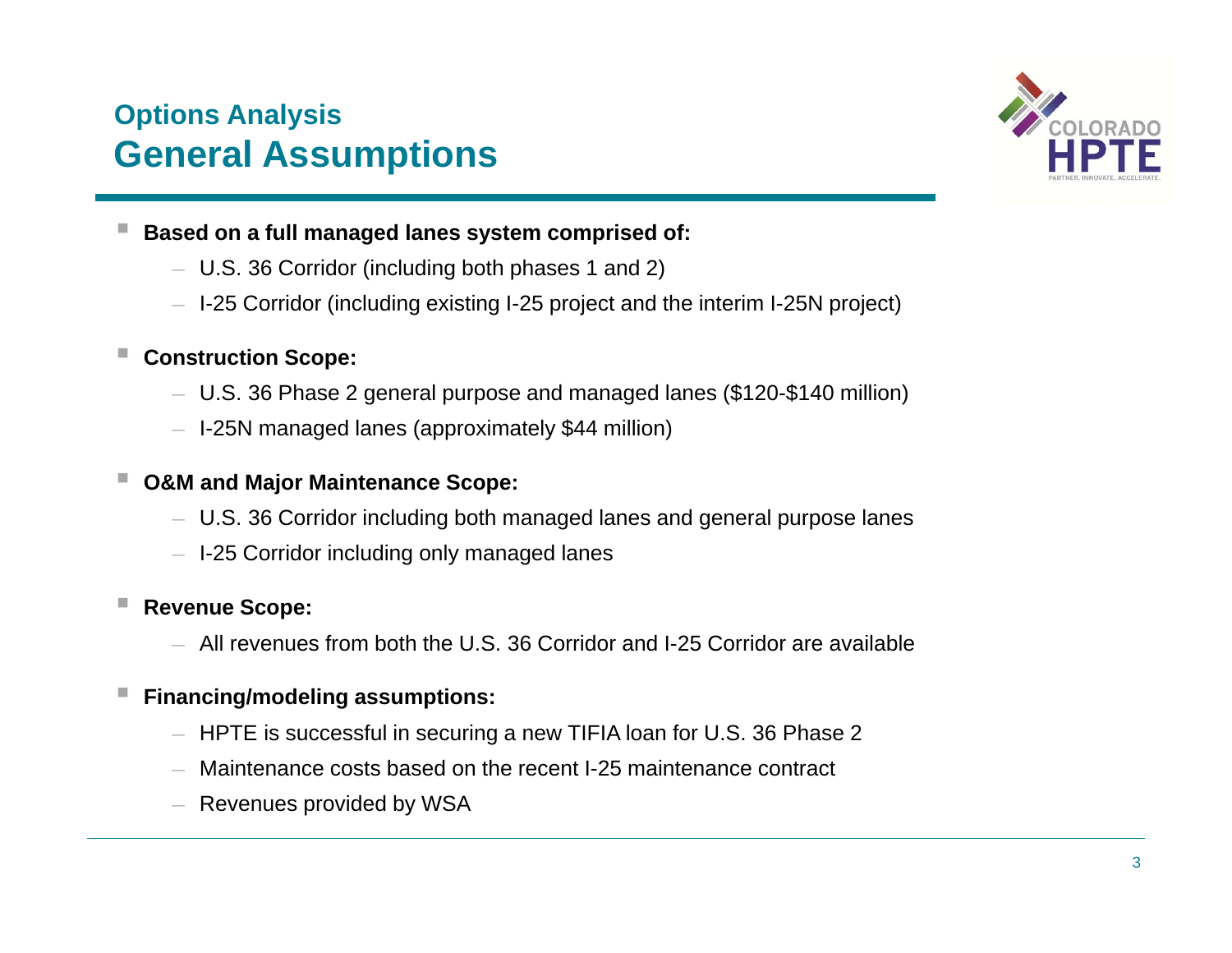### **Options Analysis Delivery Model Scenarios**



#### ш **Public Delivery Model**

- 35 year bonds to finance construction
- $-$  HPTE retains all risks including revenue, construction, and O&M
- Analysis based on Base Case toll revenues

#### ш **Availability Payment Model**

- $-$  30 year operating term
- HPTE retains toll revenue risk
- $-$  Developer assumes construction, financing, O&M and lifecycle risks
- Analysis is based on Base Case toll revenues

#### $\mathcal{L}_{\mathcal{A}}$ **Concession Model**

- $-$  50 year operating term
- Developer assumes all project risks
- Analysis is based on Risk Case toll revenues